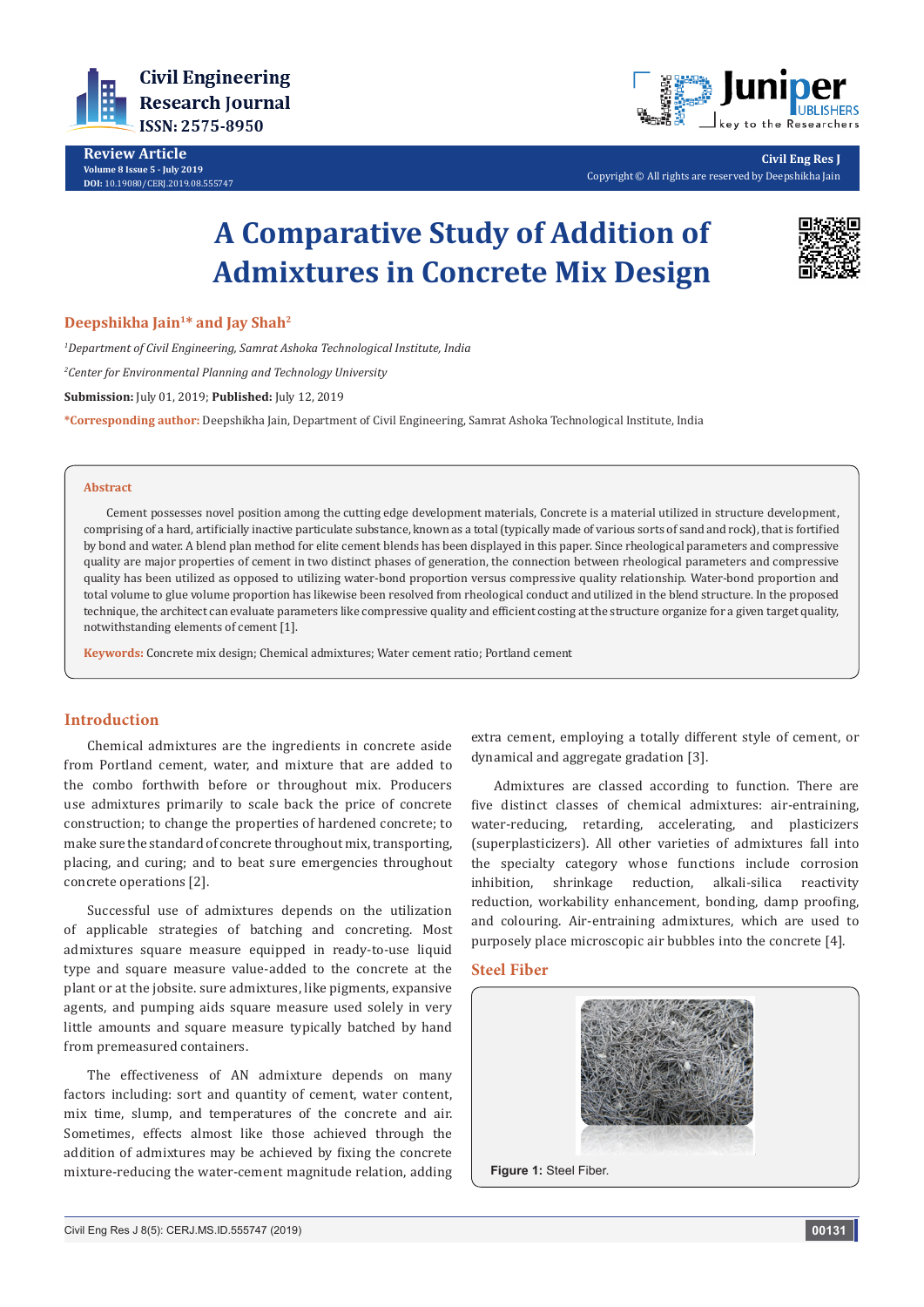Steel fibre is a metal reinforcement. Steel fibre for reinforcing concrete is defined as short, discrete lengths of steel fibres with an aspect ratio (ratio of length to diameter) from about 20 to 100, with different cross-sections, and that are sufficiently small to be randomly dispersed in an unhardened concrete mixture using the usual mixing procedures Figure 1.

## **Glass Wool**

Glass-fibre reinforced concrete (GRC) is a material made of a cementitious matrix composed of cement, sand, water and admixtures, in which short length glass fibres are dispersed. It has been widely used in the construction industry for nonstructural elements, like façade panels, piping and channels Figure 2.



### **SRB Latex**

SBR LATEX is a carboxylate styrene butadiene copolymer latex admixture that is designed as an integral adhesive for cement bond coats, mortars and concrete to improve bond strength and chemical resistance Figure 3.



#### **Rice Straw and Cement Bags Pieces**





Rice straw was picked up from fields in jute bags. Rice straw was cut into small pieces with the help of chaff cutter, and then burned in the muffle furnace at controlled temperature. A total of 5% of cement was replaced with rice straw ash Figure 4.

#### **Results and Discussions**

Figure 5 and Table 1

sources of sand and dust.



**Table 1:** Mechanisms of transformation of several types of indirect

| <b>Type of</b><br>indirect<br>source | <b>Mechanisms of transfor-</b><br>mation                                        | Cases                          | <b>Remarks</b>                                                             |
|--------------------------------------|---------------------------------------------------------------------------------|--------------------------------|----------------------------------------------------------------------------|
| Fluvial sedi-<br>ments               | - Drying up and cracking.                                                       | Ritga - Ab-<br>daly            | Observed<br>after the<br>floods<br>of Dec.<br>2010 and<br>November<br>2013 |
|                                      | - Mechanical breaking and<br>disruption (off road vehi-<br>cles and trampling). |                                |                                                                            |
|                                      | - Sand blasts &deflation<br>process                                             |                                |                                                                            |
| Bare Sabkha                          | - Drop of shallow ground-<br>water table.                                       | Wafra - Al<br>Zour sector      | remark-<br>able<br>emission<br>of dust,<br>(June<br>2016)                  |
|                                      | - Dryness and cracking of<br>the topsoil (few centime-<br>ters)                 |                                |                                                                            |
|                                      | - Sand blasts & deflation<br>process.                                           |                                |                                                                            |
| Concealed<br>fine textured<br>soil   | Removal /disruption of ar-<br>mor layer (protective desert<br>pavement)         | Abraq-Salmi                    |                                                                            |
| Vegetated<br>sand sheets             | Loss of vegetation cover                                                        | Umm Nega<br>-Sabiyah<br>sector | observed<br>2009&<br>2017                                                  |

## **Conclusion**

As per the results steel fiber give more strength on the concrete but its cost is higher, so instead of steel fiber we can use the rice straw and pieces of cement bags and get enough strength. Here we are getting more strength than the require strength in M25 grade so we can reduce the grade like M15 and get the target strength.

#### **References**

1. Is 456 (2000) Plain and Reinforced Concrete-Code of Practice.